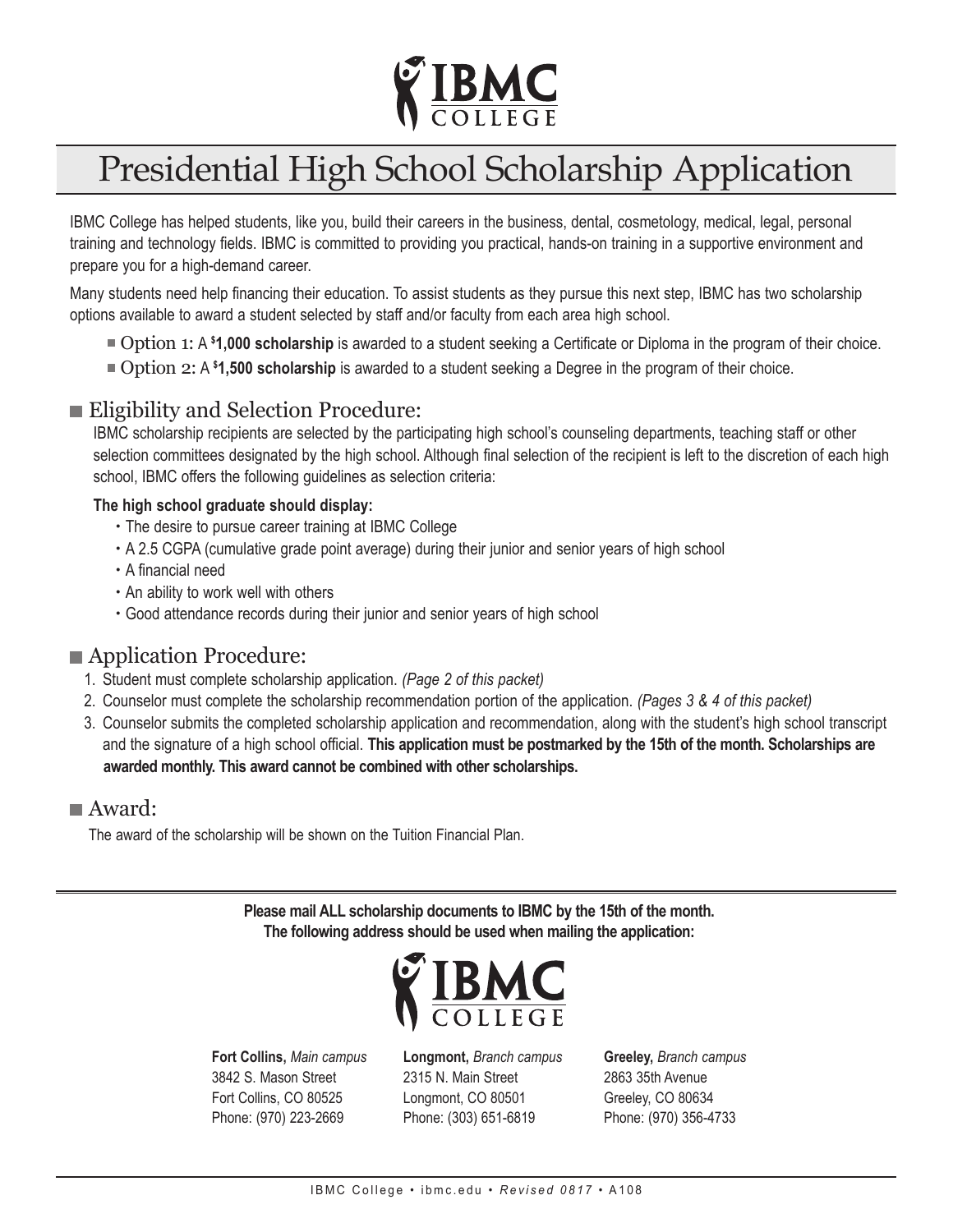| <b>Personal Information:</b>                                                                                                                                                                                                         |                 |                                                       |                                 |                           |  |
|--------------------------------------------------------------------------------------------------------------------------------------------------------------------------------------------------------------------------------------|-----------------|-------------------------------------------------------|---------------------------------|---------------------------|--|
|                                                                                                                                                                                                                                      |                 |                                                       |                                 |                           |  |
|                                                                                                                                                                                                                                      |                 |                                                       |                                 |                           |  |
|                                                                                                                                                                                                                                      |                 |                                                       | State: ________________________ | Zip: ________________     |  |
| ■ High School Information:                                                                                                                                                                                                           |                 |                                                       |                                 |                           |  |
|                                                                                                                                                                                                                                      |                 |                                                       |                                 |                           |  |
| Address: <u>example and a series of the series of the series of the series of the series of the series of the series of the series of the series of the series of the series of the series of the series of the series of the se</u> |                 |                                                       |                                 |                           |  |
|                                                                                                                                                                                                                                      |                 |                                                       |                                 |                           |  |
| Phone: 2008. 2009. [2013] Phone: 2014. [2013] Phone: 2014. [2013] Phone: 2014. [2014] Phone: 2014. [2014] Phone: 2014. [2014] Phone: 2014. [2014] Phone: 2014. [2014] Phone: 2014. [2014] Phone: 2014. [2014] Phone: 2014. [20       |                 |                                                       |                                 |                           |  |
| Counselor's Name: example and the counselor's Name: example and the counselor's Name: example and the counselor                                                                                                                      |                 |                                                       |                                 |                           |  |
| <b>High School Activities:</b>                                                                                                                                                                                                       |                 |                                                       |                                 |                           |  |
|                                                                                                                                                                                                                                      |                 | □ Yearbook □ FFA/FHA □ Student Council □ Speech/Drama |                                 |                           |  |
| $\Box$ Sports                                                                                                                                                                                                                        |                 | $\Box$ School Paper $\Box$ Band                       |                                 |                           |  |
| <b>Program Interest<sup>*</sup>:</b> $\Box$ DIPLOMA $\Box$ DEGREE $\Box$ CERTIFICATE                                                                                                                                                 |                 |                                                       |                                 |                           |  |
| <b>HEALTHCARE</b>                                                                                                                                                                                                                    | <b>BUSINESS</b> |                                                       | <b>COSMETOLOGY</b>              |                           |  |
| $\Box$ Dental Assisting                                                                                                                                                                                                              |                 | $\Box$ Business Administration & Accounting           | $\Box$ Cosmetology              |                           |  |
| Dental Office Administration                                                                                                                                                                                                         |                 | $\Box$ Paralegal Studies                              |                                 | $\Box$ Hairstyling        |  |
| □ Clinical Medical Assisting<br>□ Medical Billing & Coding                                                                                                                                                                           |                 |                                                       | $\Box$ Esthetician              |                           |  |
| Provide a brief statement about your desire to pursue an education at IBMC in this career choice:                                                                                                                                    |                 |                                                       |                                 | *Programs vary by campus. |  |
|                                                                                                                                                                                                                                      |                 |                                                       |                                 |                           |  |
|                                                                                                                                                                                                                                      |                 |                                                       |                                 |                           |  |
|                                                                                                                                                                                                                                      |                 |                                                       |                                 |                           |  |
|                                                                                                                                                                                                                                      |                 |                                                       |                                 |                           |  |
|                                                                                                                                                                                                                                      |                 |                                                       |                                 |                           |  |
|                                                                                                                                                                                                                                      |                 |                                                       |                                 |                           |  |
|                                                                                                                                                                                                                                      |                 |                                                       |                                 |                           |  |
|                                                                                                                                                                                                                                      |                 |                                                       |                                 |                           |  |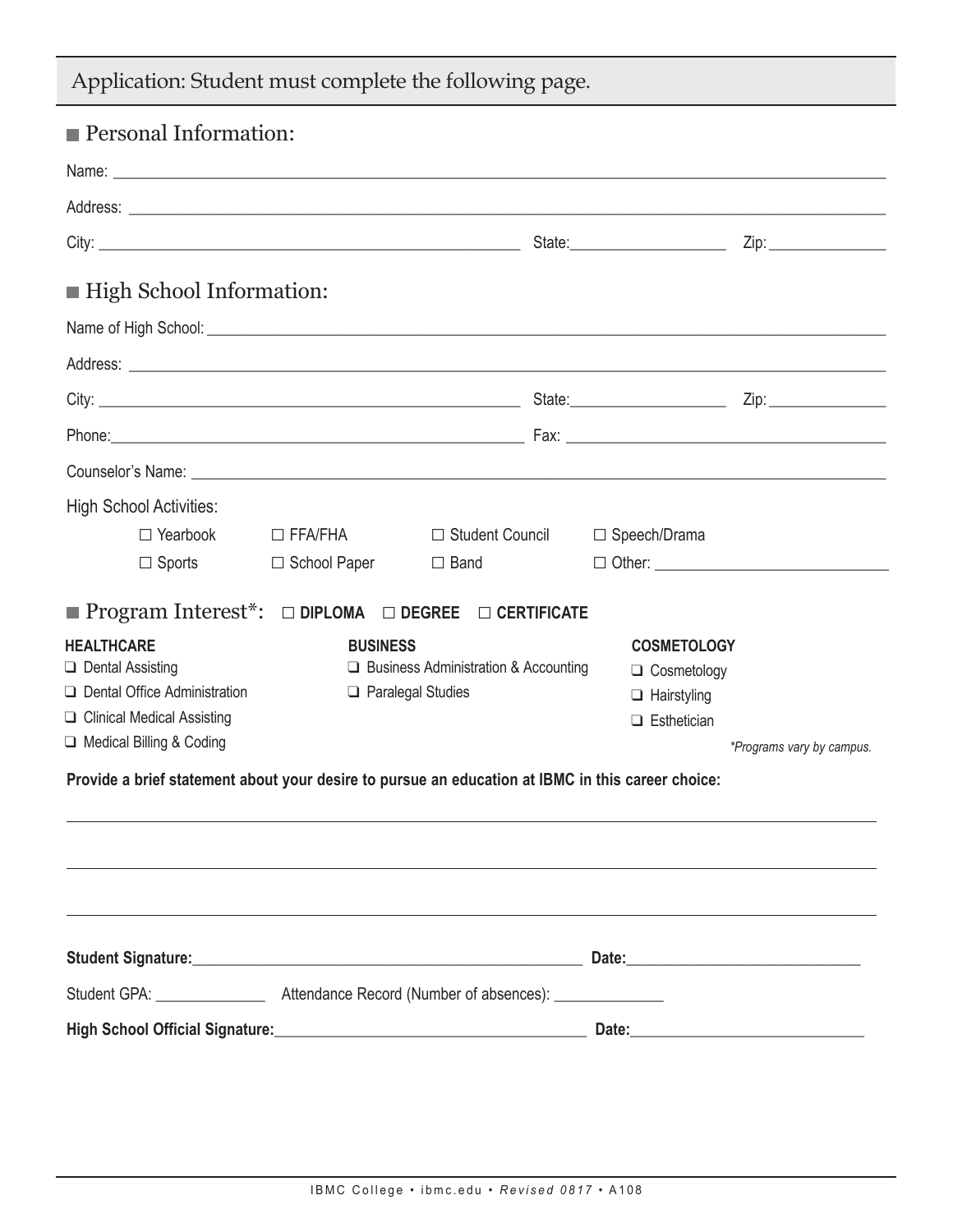## Scholarship Recommendation: Counselor must complete the following pages.

| Student's Name: Name: Name: Name: Name: Name: Name: Name: Name: Name: Name: Name: Name: Name: Name: Name: Name: Name: Name: Name: Name: Name: Name: Name: Name: Name: Name: Name: Name: Name: Name: Name: Name: Name: Name: Na |               |         |                      |     |  |  |
|--------------------------------------------------------------------------------------------------------------------------------------------------------------------------------------------------------------------------------|---------------|---------|----------------------|-----|--|--|
|                                                                                                                                                                                                                                |               |         |                      |     |  |  |
| Student's Phone: National Communication of Student's Email: National Communication of Student's Email:                                                                                                                         |               |         |                      |     |  |  |
| The student named above is being recommended for the Presidential Scholarship offered by IBMC.                                                                                                                                 |               |         |                      |     |  |  |
| Please circle one evaluation (above average, average, below average, or N/A) for each characteristic listed below.                                                                                                             |               |         |                      |     |  |  |
| <b>Scholastic Capabilities</b><br>Ability to perceive and relate ideas, originality.                                                                                                                                           | Above Average | Average | <b>Below Average</b> | N/A |  |  |
| <b>Communication Facility</b><br>Adequate vocabulary, ability in oral expression,<br>effective written communication.                                                                                                          | Above Average | Average | <b>Below Average</b> | N/A |  |  |
| <b>Initiative and Industry</b><br>Plans well, executes plans to completion, consistent in<br>level of accomplishment, resourceful, develops interests.                                                                         | Above Average | Average | <b>Below Average</b> | N/A |  |  |
| <b>Social Conduct</b><br>Cooperative, relates well with others, respects rights<br>of others, a dependable citizen.                                                                                                            | Above Average | Average | <b>Below Average</b> | N/A |  |  |
| <b>Emotional Stability</b><br>Accepts responsibility of own decisions & actions,<br>maintains even disposition.                                                                                                                | Above Average | Average | <b>Below Average</b> | N/A |  |  |
| <b>Peer Relationships</b><br>Generally liked by others, well-mannered,<br>friendly, participates in group activities.                                                                                                          | Above Average | Average | <b>Below Average</b> | N/A |  |  |
| <b>Influence &amp; Leadership</b><br>Positive influence, able to organize,<br>displays leadership.                                                                                                                             | Above Average | Average | <b>Below Average</b> | N/A |  |  |
| Integrity<br>Dependable, consistently trustworthy, honest, reliable.                                                                                                                                                           | Above Average | Average | <b>Below Average</b> | N/A |  |  |
| <b>Purpose</b><br>Has definite purpose in educational plans, motivated<br>in carrying out purposes, generally is goal-oriented.                                                                                                | Above Average | Average | <b>Below Average</b> | N/A |  |  |
| <b>Potential</b><br>Able to carry out goals to completion,<br>potential to handle additional responsibility.                                                                                                                   | Above Average | Average | <b>Below Average</b> | N/A |  |  |
| High School Counselor Signature:                                                                                                                                                                                               |               | Date:   |                      |     |  |  |